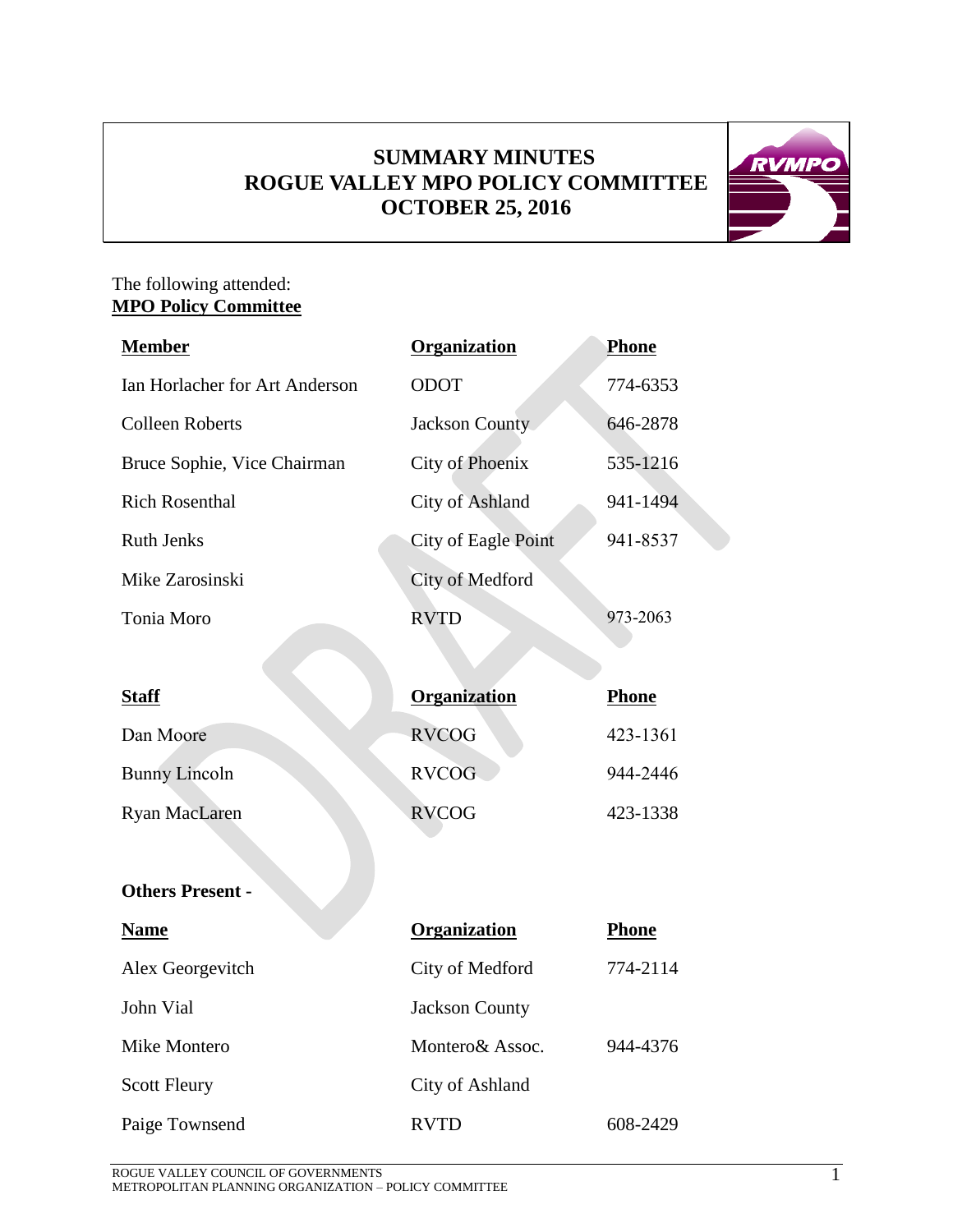John Vial Jackson County

Tom Humphrey City of Central Point

# **1. Call to Order / Introductions/ Review Agenda –**

The Vice Chair called the meeting to order at 2:00 p.m. The Committee began with introductions.

### **2. Review / Approve Minutes -**

The Vice Chairman asked if there were any additions or corrections to the previous meeting minutes.

**On a motion by Rich Rosenthal, seconded by Mike Zarosinski, the minutes the previous meeting were approved as presented.** 

**3. Public Comment -** None.

*Public Hearing:*

**The Vice Chairman read the procedure for the public hearing.**

# **4. 15-2018 Transportation Improvement Program (TIP) & 2013-2038 Regional Transportation Plan Amendments**

Ryan MacLaren explained that the Policy Committee is being asked to consider approval of the following amendments to the 2013-2038 Regional Transportation Plan and 2015-2018 Transportation Improvement Program. The 21-day public comment period and public hearing were advertised in the Medford Tribune, and information has been available on the RVMPO website since that date. The RVMPO TAC has recommended approval of the amendments

The amendment includes:

# **A. Amendment to RTP & TIP:** *I-5: Medford Viaduct Protective Right of Way Purchase*

Description: This property is currently bare ground. The owner is preparing to construct a large multi- story apartment building off of Almond Street within very close proximity to the existing bridge structure. It is likely that at a minimum, ODOT will widen the structure to add shoulders, although additional widening could also occur. Even the most minimal widening will require acquisition of this property. Early acquisition is desired so the Department will not have to remove a new building and relocate numerous tenants at a substantially increased cost. The Department has already reached out to the developer and city officials. Project: 920

AQ Status: Exempt (Table 2, Safety)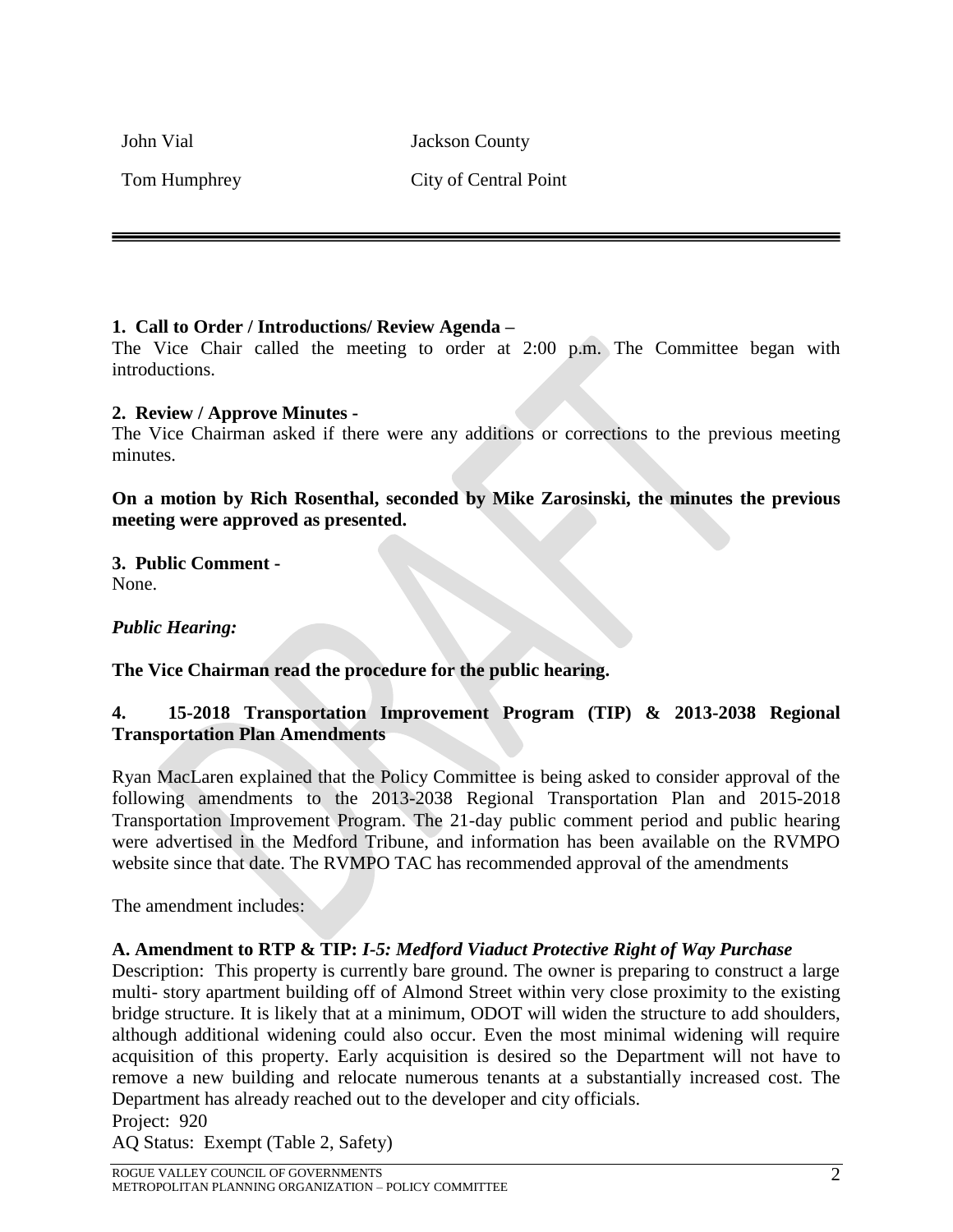FFY: 2015-18

Total = \$1,000,000. Land Purchase. Federal funding, with ODOT match. Non-MPO funding.

The TAC members discussed the fact that the market value is less than the amount being requested. The ODOT process is not uncommon, and past practice has been to buy an entire property, and then sell whatever portion is not used in a part5icular project. RVTD and the MPO submitted letters of support for the proposed housing development.

#### **The Chair opened the public hearing.**

| In support:    | None received |
|----------------|---------------|
| In opposition: | None received |

**The Chair closed the public testimony.**

**On a motion by John Vial, seconded by Ian Horlacher, the amendment to the RTP & TIP:**  *I-5: Medford Viaduct Protective Right of Way Purchase* **was unanimously approved by the Policy Committee.** 

#### *Action Items:*

#### **5. Project Evaluation Criteria & Ranking Process for STBG/CMAQ Funds**

Based on a previous request from the Committee, Dan Moore explained the project solicitation process for the 2019-2021 Surface Transportation Block Grant (STBG) and Congestion Mitigation Air Quality (CMAQ) program funds is currently underway, with December 2 being the deadline for jurisdictions to submit their project applications. Project applications are evaluated and weighted by staff, prior to Technical Advisory Committee (TAC) project funding recommendation to the Policy Committee.

Mr. Moore's presentation included:

- The Application
- Cost Estimates (by phase)
- Project Evaluation Criteria Spreadsheet (Goals, RTP Goal, MPO Requirements, Evaluation Criteria
- Electronic Submittal to RVCOG
- RVCOG Staff begins evaluation
- Project Ranking by Staff (high, medium, & low) Mobility, Community Vitality, Transportation Options, Resource Conservation CMAQ Qualification

Several, previous projects were shown to demonstrate the scoring/ranking process before they were submitted to the Policy Committee. (TAC members review the Staff scoring and submit their own ranking recommendations, unrelated to the other steps in the process.) There has been no MPO interaction with the OTC at this point. At this point, the reduced CMAQ funding amounts are being used.

Members discussed the TAC process, and the availability of minutes to show how they reached their recommendations on the various projects. The Policy Committee has the final decision.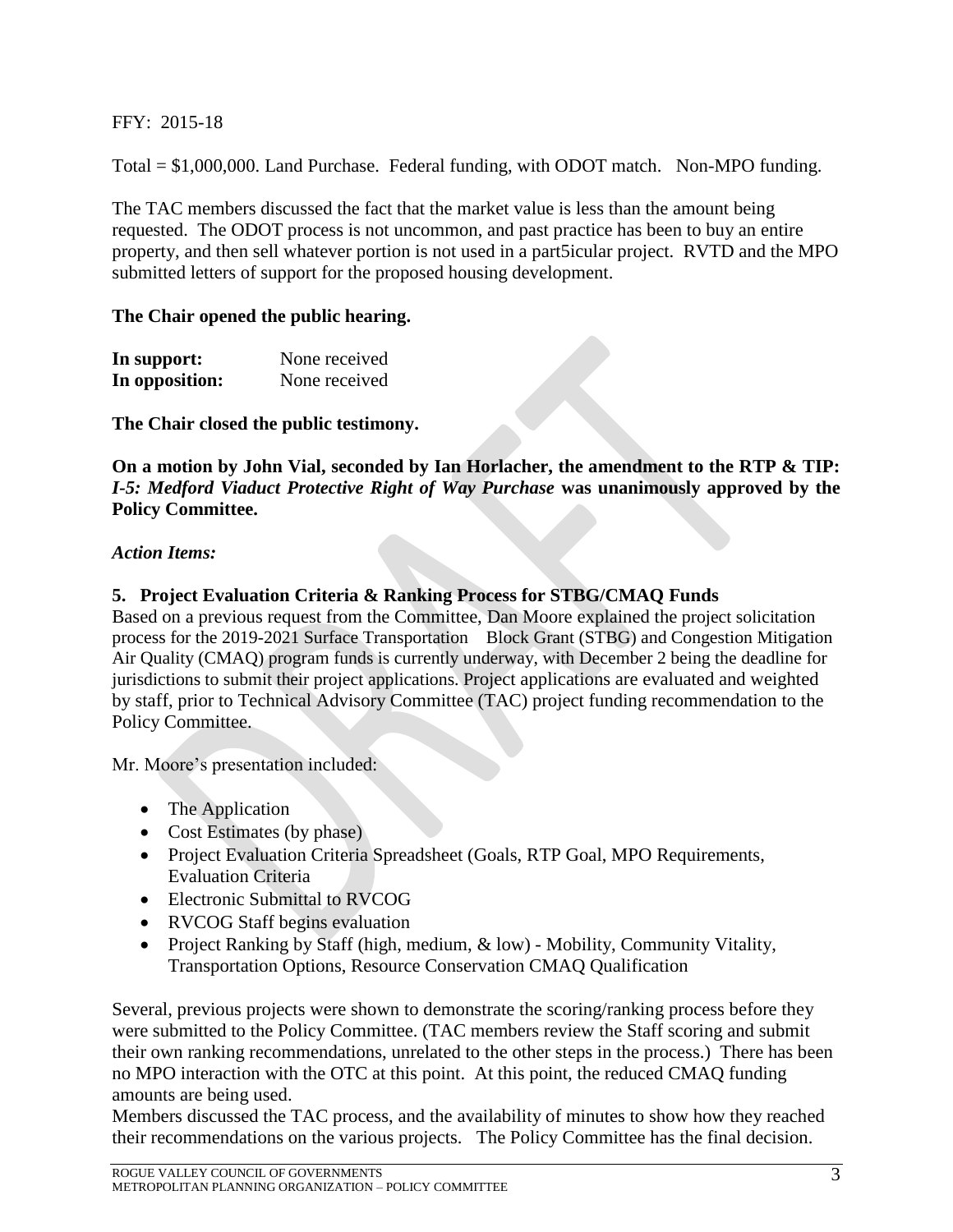Regional priorities are also part of the discussion. Although it is understood that the TAC members will advocate for their own projects, "objectivity" is the final goal. Rich Rosenthal shared that he felt the funding allocations were more relevant than the Staff rankings. The resolution of underfunded projects by various jurisdictions was also mentioned.

Additional details of the process shared with the Committee included:

# **RVMPO Evaluation Measures, Project Funding Criteria Table**

The criteria are directly related to national, MPO, and Regional Transportation Plan goals and requirements. In the project application, the applicant provides information for each applicable criteria using the "How Measured" section of the table.

# **Project Evaluation Scoring Sheet**

Utilizing the information provided by the applicant as to how elements of the project support established criteria, staff completes the Project Evaluation Scoring Sheet. This is done by applying a "Low", "Medium", "High" score/weight for how well each criteria is fulfilled using both best judgment (subjective) and data driven results. A grey-colored table is provided on the scoring sheet that outlines specific calculations and data to be used for certain criteria. Additionally, for projects seeking CMAQ funding, the blue "CMAQ Qualification" table is completed by staff to determine how well each project may benefit air quality. This is done by using information provided by the applicant and calculations approved by ODOT to determine various benefits such as the projects expected reduction in carbon monoxide per year, for the lifetime of the project, and a cost/benefit ratio (dollar invested per kg reduced).

# **TAC Recommendation to Policy Committee for Funding Projects**

Staff presents the completed evaluation scoring sheet to the TAC, which then does an in-depth review of the results and uses the completed scoring spreadsheet as a tool to inform their project funding recommendation to the Policy Committee.

The Policy Committee felt that the evaluation sheets were important information for their decisions. Ms. Jenks stated that she felt the rankings were also very important. The opinion was that transparency and collaboration are very important aspects of the process, and all information should be available to those involved in making decisions on the proposed projects.

The possible involvement of other organizations (RVACT/OTC) was mentioned.

The Committee

# **6. RVMPO Planning Update -**

- Karl Welzenbach, the new Program Manager, has assumed his new position.
- Staff offered an update on the Advisory Committee on Metropolitan Transportation Planning and Greenhouse Gas. The predominance of discussion to this point has been the deficiencies in the TPR and improving the Metropolitan Planning Requirements. A memo was shared to describe potential improvements to these rules. The main goal is to meet the Greenhouse Gas reduction requirements. The Nov. 4<sup>th</sup> "go to" meeting will be held at the COG. The Committee will make recommendations to DLCD on potential options:
	- 1. Merge processes
	- 2. Require TSPs to have performance measures